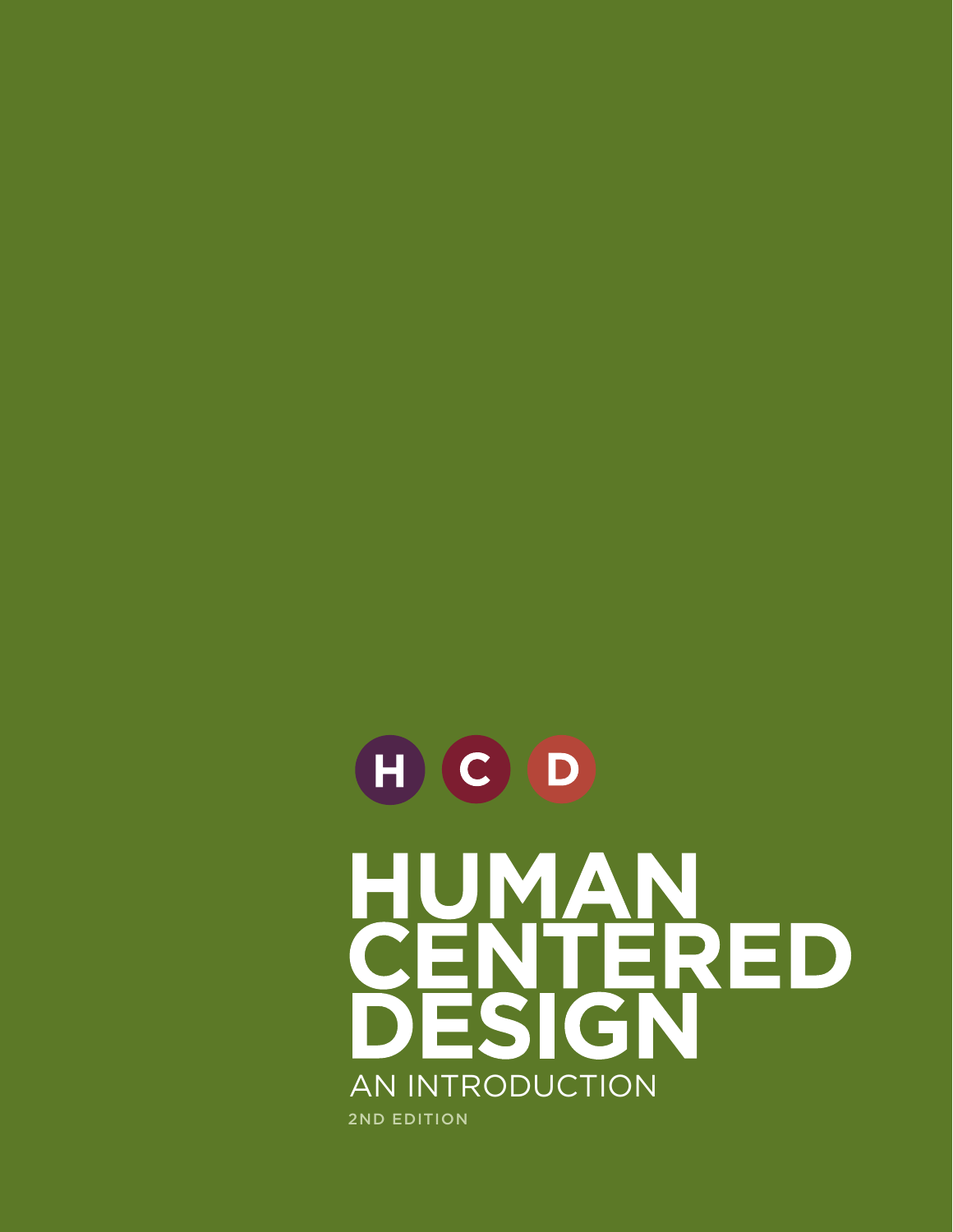

Introduction Human Centered Design



**Bring innovation to the base of the pyramid? Enter a new region? Adapt a technology to your region? Understand the needs of constituents better? Find new methods for monitoring and evaluation?**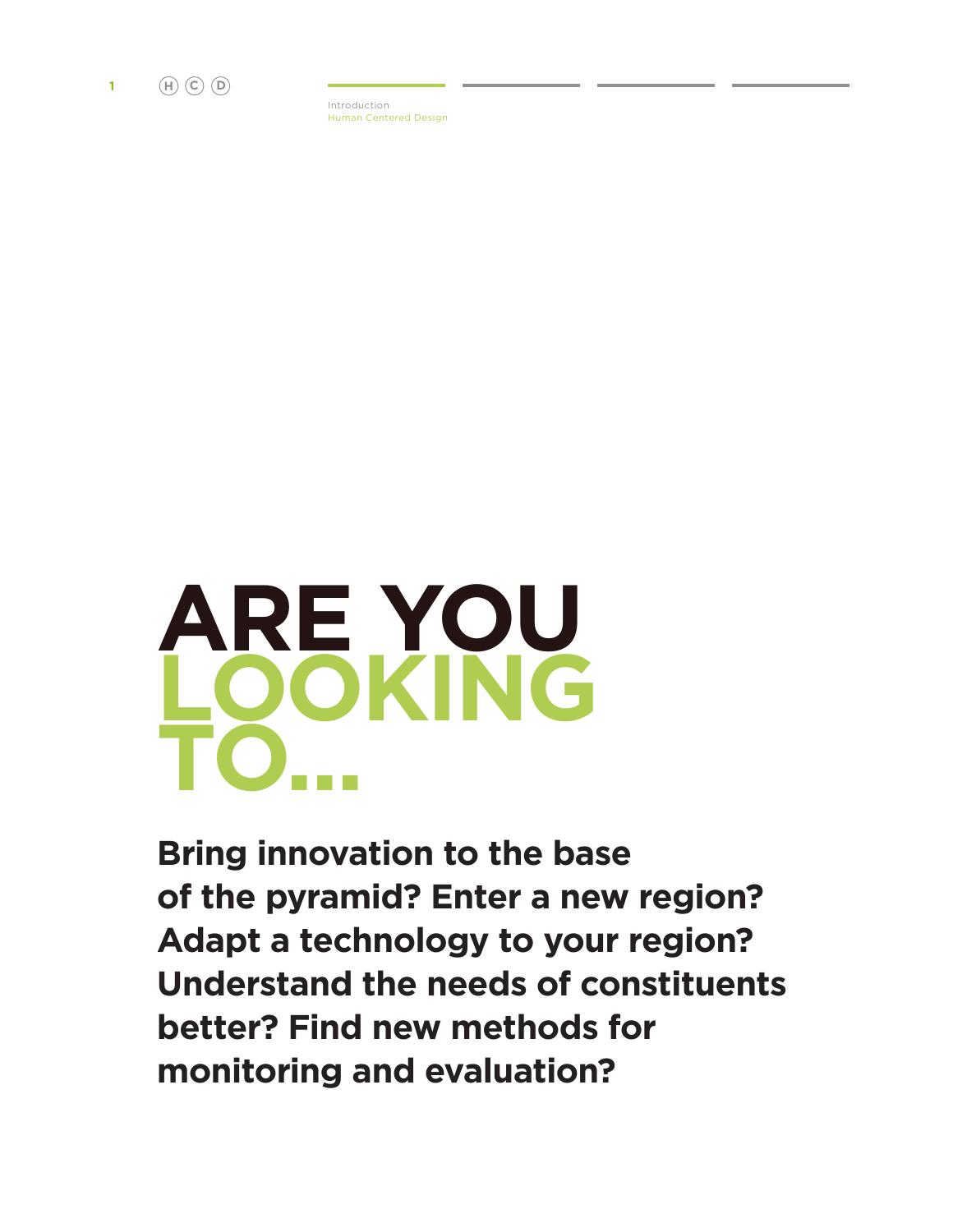

Introduction Human Centered Design



It contains the elements to Human-Centered Design, a process used for decades to create new solutions for multi-national corporations. This process has created ideas such as the HeartStart defibrillator, Cleanwell natural antibacterial products, and the Blood Donor System for the Red Cross—innovations that have enhanced the lives of millions of people.

### **Now Human-Centered Design can help you enhance the lives of people living on less than \$2/day.**

This process has been specially-adapted for organizations like yours that work with communities of need in Africa, Asia, and Latin America.

Human-Centered Design (HCD) will help you **hear** the needs of constituents in new ways, **create** innovative solutions to meet these needs, and **deliver** solutions with financial sustainability in mind.

## **Let's get started.**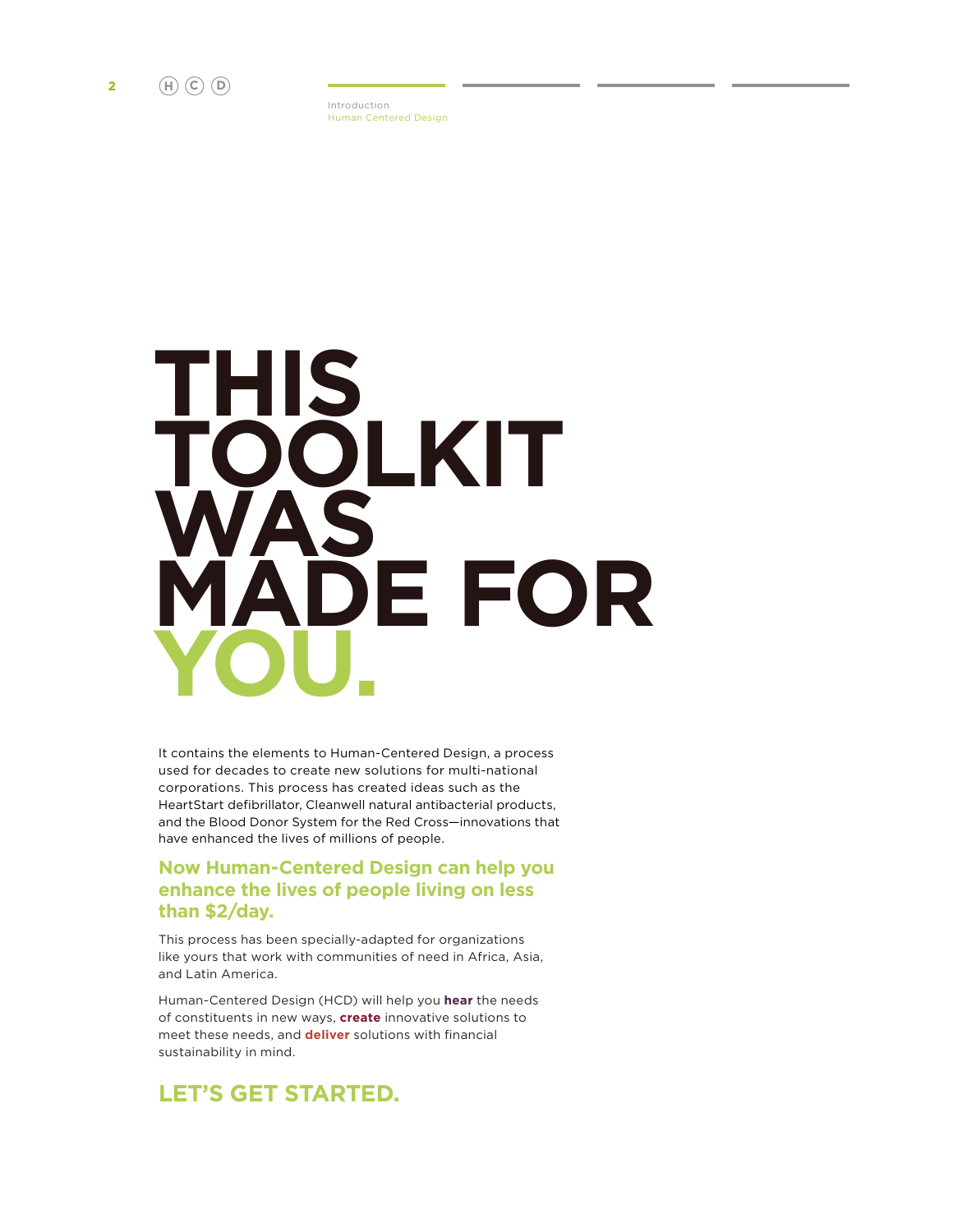

Introduction Why Do HCD?



**Because it can help your organization connect better with the people you serve. It can transform data into actionable ideas. It can help you to see new opportunities. It can help to increase the speed and effectiveness of creating new solutions.**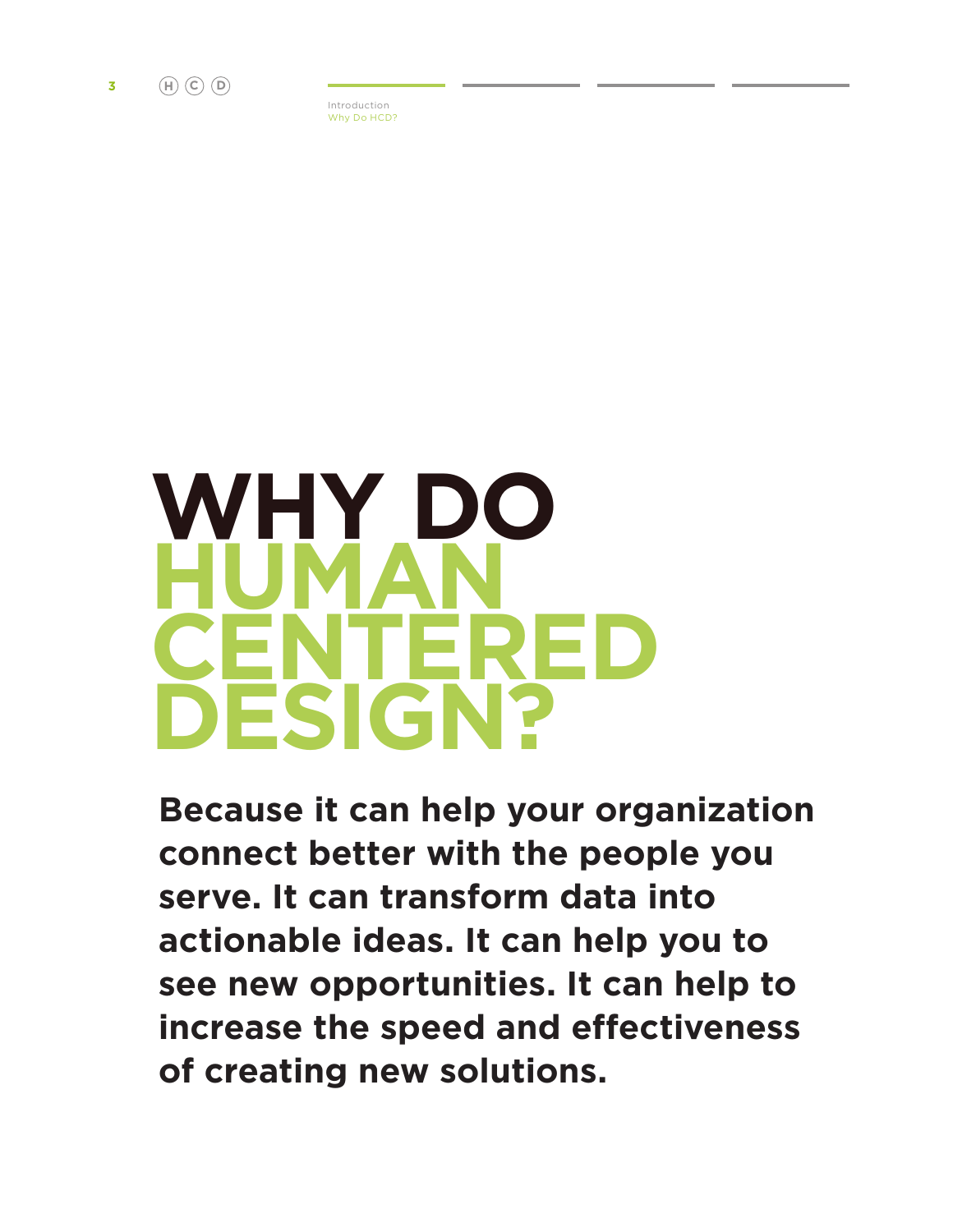

Introduction Why Do HCD?

## 6655

**We are excited about our ability to continue replicating the Human-Centered Design process to create and bring to scale new approaches to provide eye care in the developing world.**

**—VISIONSPRING, INDIA**

**HCD surprised us because even people who didn't know a lot about the topic were able to create so many solutions.** 

**—IDE Vietnam**

## **Why a toolkit?**

### **Because the people are the experts.**

They are the ones who know best what the right solutions are. This kit doesn't offer solutions. Instead, it offers techniques, methods, tips, and worksheets to guide you through a process that gives voice to communities and allows their desires to guide the creation and implementation of solutions.

### **Because only you know how to best use it.**

Human-Centered Design is a process broken into a set of tools. This is so that you can pick and choose which techniques work best for your context and your situation. Use it alone or along with PRISM, value chain analysis, PRA, triangulation or other methods you use in your organization to imagine and implement new ideas.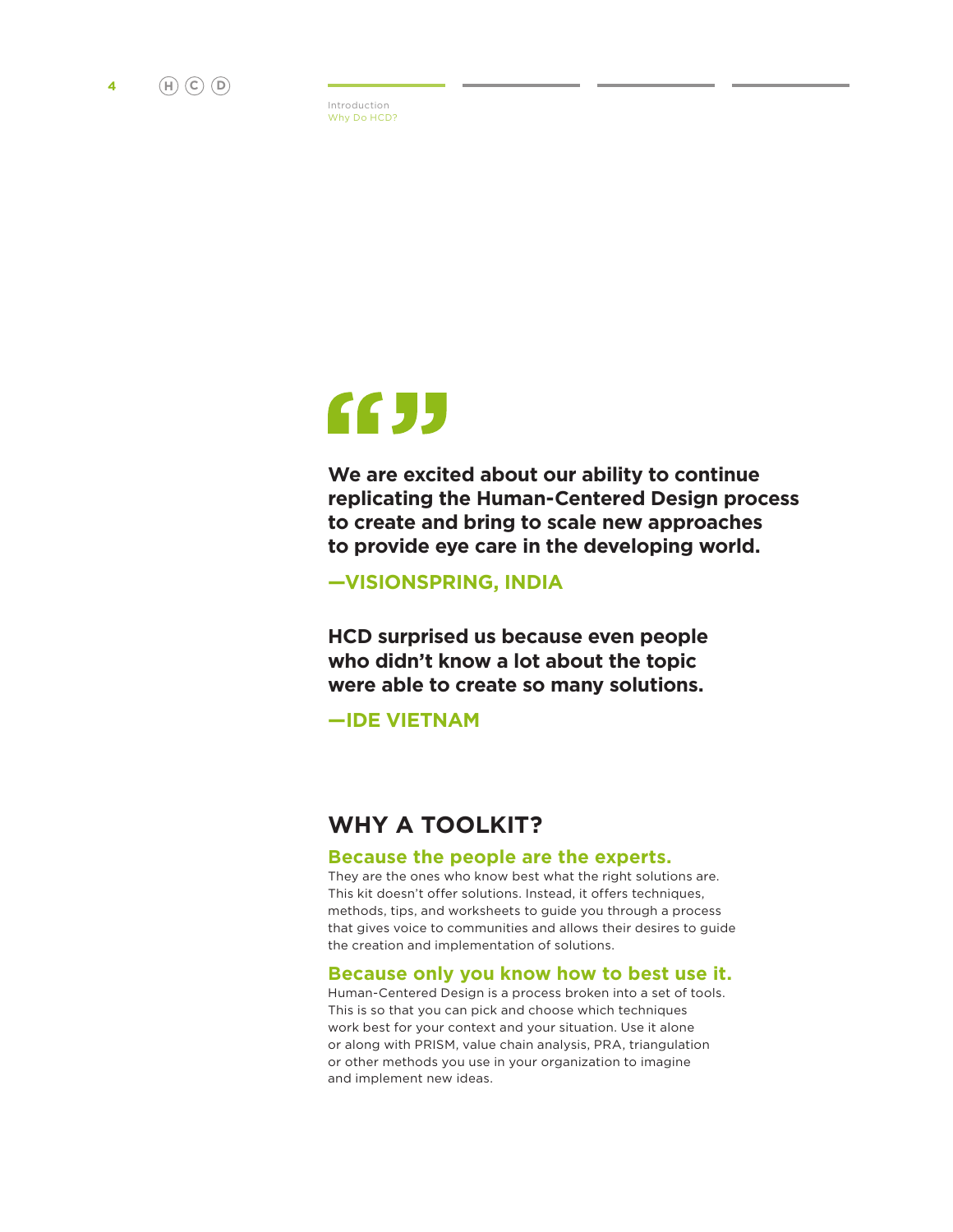

Introduction The Three Lenses of Human Centered Design

## **THE THREE LENSES OF HUMAN-CENTERED DESIGN**

Human-Centered Design (HCD) is a process and a set of techniques used to create new solutions for the world. Solutions include products, services, environments, organizations, and modes of interaction.

The reason this process is called "human-centered" is because it starts with the people we are designing for. The HCD process begins by examining the needs, dreams, and behaviors of the people we want to affect with our solutions. We seek to listen to and understand what they want. We call this the Desirability lens. We view the world through this lens throughout the design process.

Once we have identified a range of what is Desirable, we begin to view our solutions through the lenses of Feasibility and Viability. We carefully bring in these lenses during the later phases of the process.

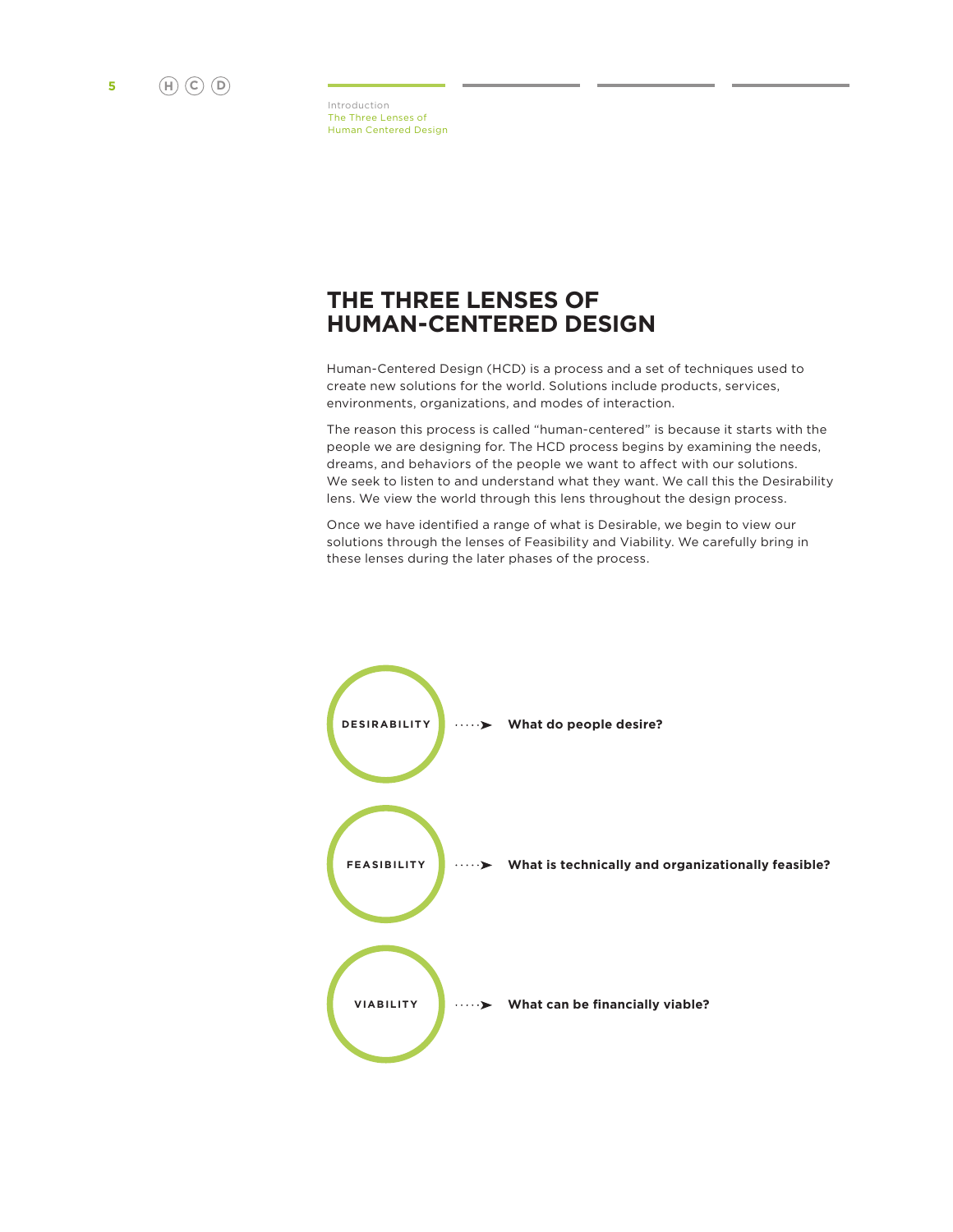

Introduction The Three Lenses of Human Centered Design



The solutions that emerge at the end of the Human-Centered Design should hit the overlap of these three lenses; they need to be **Desirable, Feasible, and Viable.**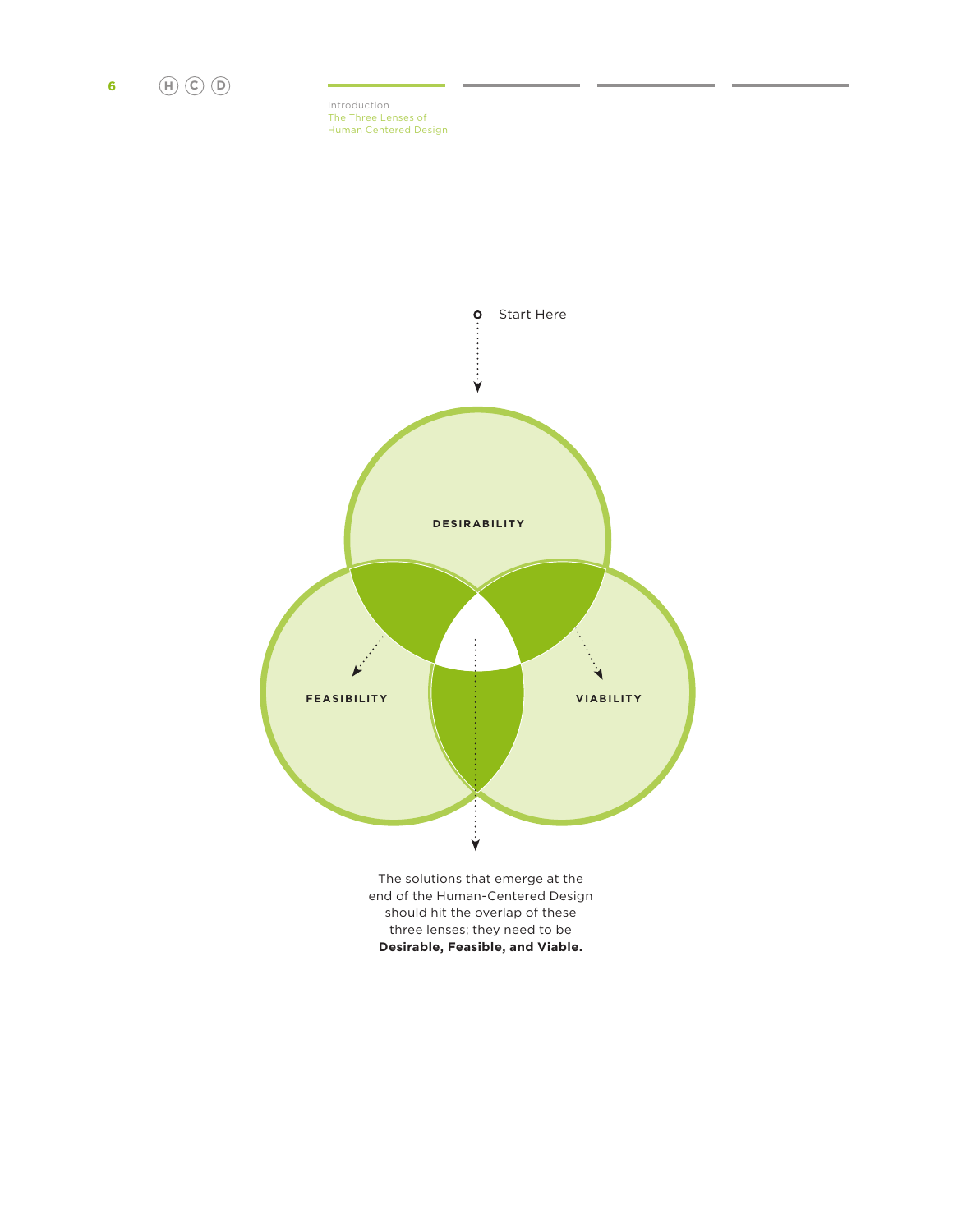

Introduction The HCD Process

## **tHe HCD ProCess**

The process of Human-Centered Design starts with a specific Design Challenge and goes through three main phases: Hear, Create, and Deliver. The process will move your team from concrete observations about people, to abstract thinking as you uncover insights and themes, then back to the concrete with tangible solutions.



During the Hear phase, your Design Team will collect stories and inspiration from people. You will prepare for and conduct field research.

### **CreAte**

**HeAr**

In the Create phase, you will work together in a workshop format to translate what you heard from people into frameworks, opportunities, solutions, and prototypes. During this phase you will move together from concrete to more abstract thinking in identifying themes and opportunities, and then back to the concrete with solutions and prototypes.

### **DeliVer**

The Deliver phase will begin to realize your solutions through rapid revenue and cost modeling, capability assessment, and implementation planning. This will help you launch new solutions into the world.

To recall these phases, simply remember H-C-D.

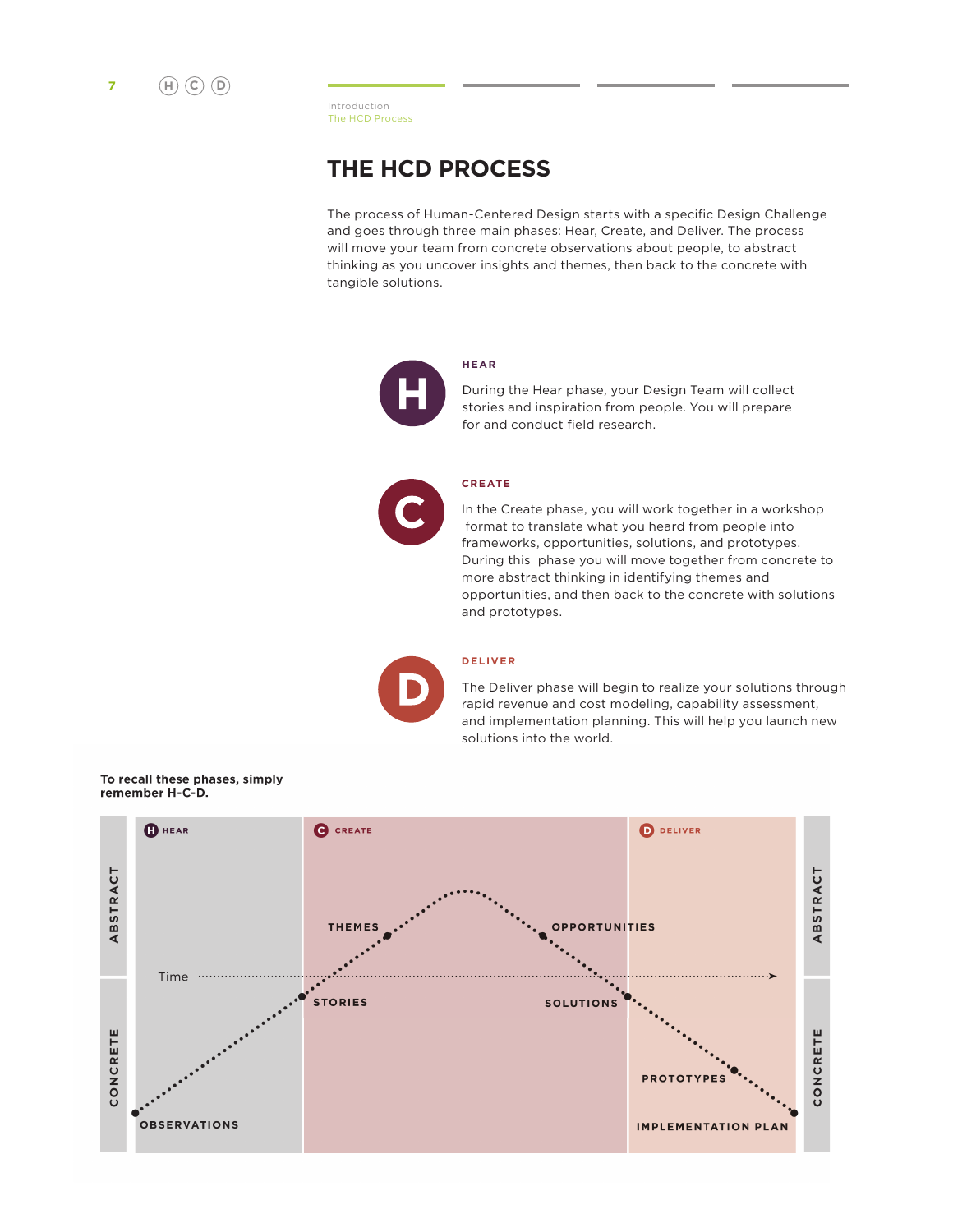

Introduction How to Use this Toolkit



This toolkit will guide you through an innovation process based on HCD methodology.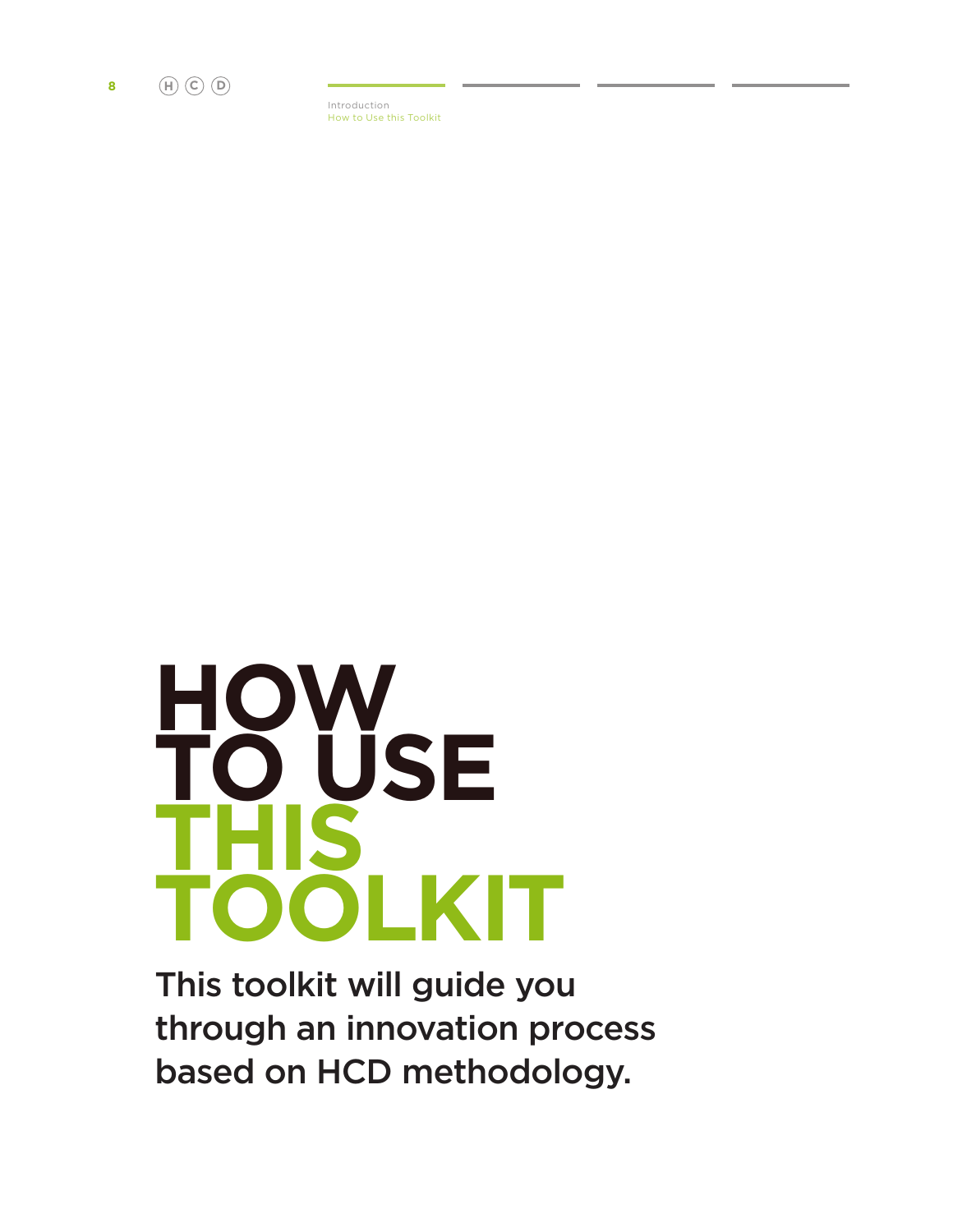

Introduction How to Use this Toolkit

## **A FleXiBle toolkit**

Using this toolkit on its own will yield great solutions. However, HCD is also very flexible and can complement or be supplemented by various other approaches. Methods such as Participatory Rural Appraisal (PRA), Subsector/Value Chain Analysis and Triangulation can all be incorporated into the HCD methodology provided here. For example, your Design Challenge may necessitate knowing about the mapping of village resources. If a team member is familiar with a PRA method effective for gathering this kind of information, it should absolutely be incorporated into the process.

So be creative and rigorous in choosing and mixing your methods – the best outcomes might come from the most unexpected combinations!



There is the "facilitator" version of the Toolkit. If you are the facilitator, use the notes provided to you in the margins as rough instructions of how to move your team forward through the innovation process. Please add any additional instructions, methods, or techniques you feel would be relevant to your design challenge.



The facilitator must user his/her power wisely. The facilitator is a role to lead the team through the process; this person can certainly contribute to the content of the ideas, but should not use his/her power to sway decisions.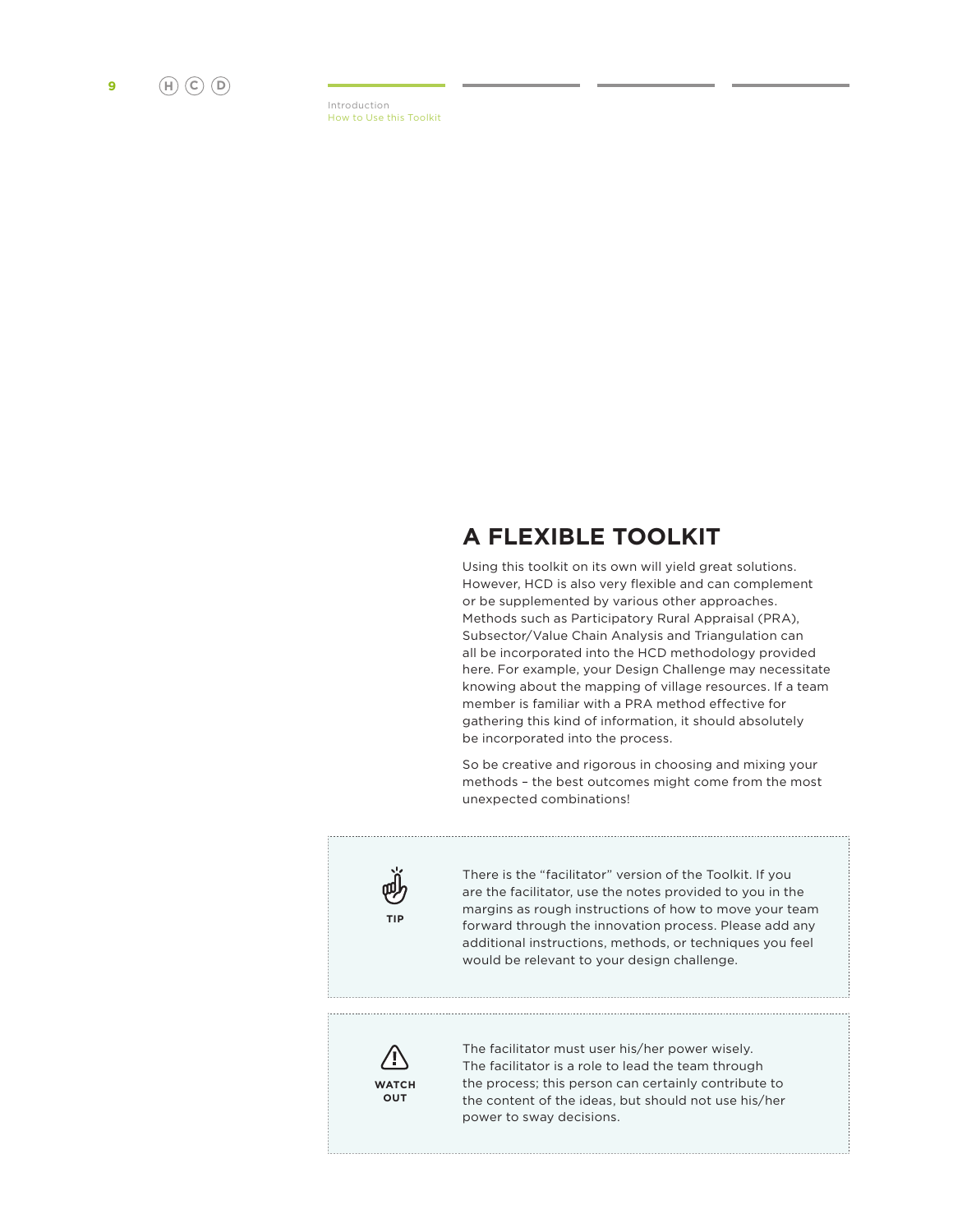

Introduction Best Practices for Innovation

## **BEST PRACTICES FOR Innovation**

By completing thousands of innovation and design challenges, IDEO has learned a few rules for creating an environment to facilitate innovation. See if any of these can be applied to your organization.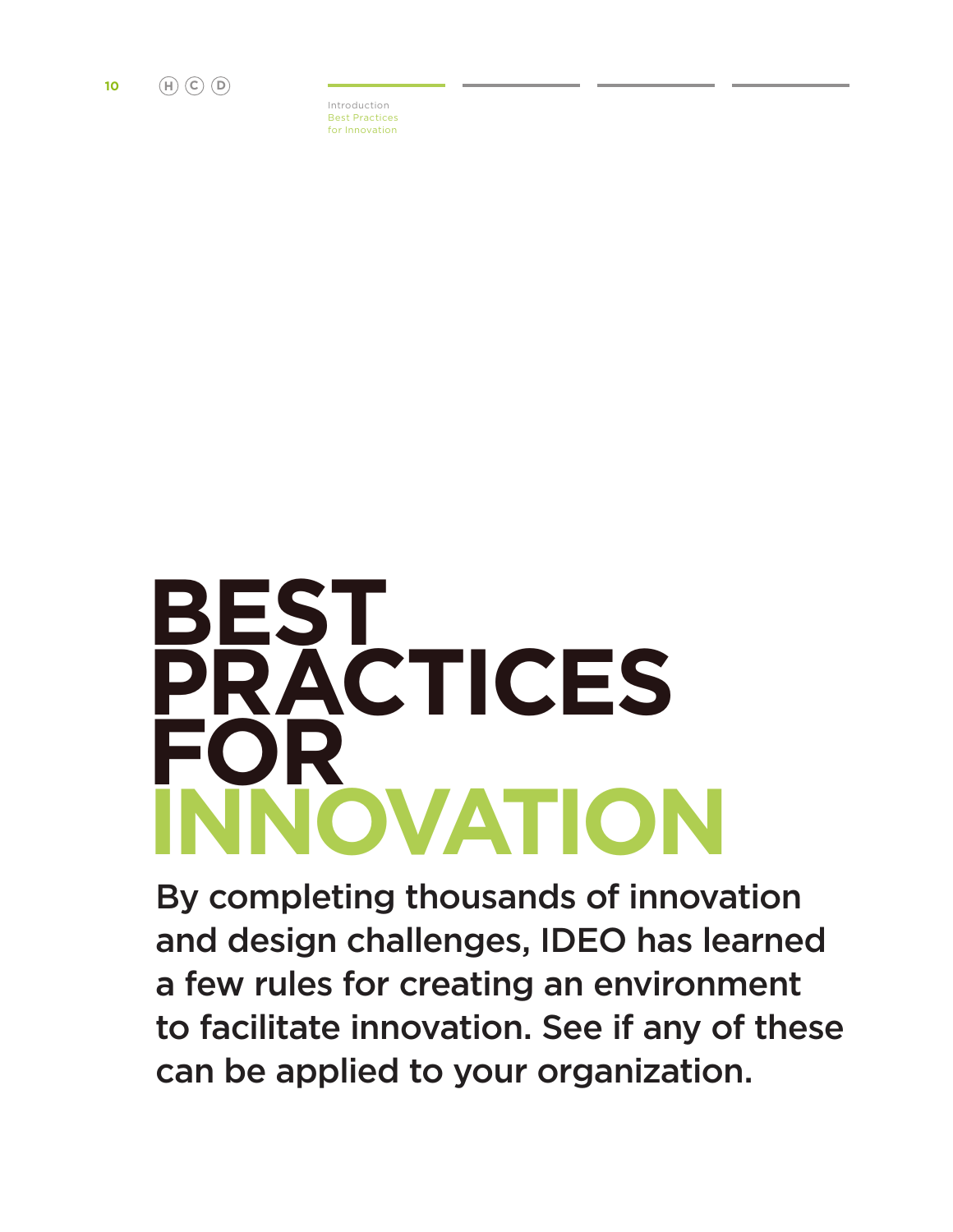

Introduction Best Practices for Innovation

## **multi-DisCiPlinAry teAms**

The challenges you face are very complex and are likely to have been explored by predecessors. You will have a higher likelihood of success at solving such complex, difficult, and already-examined problems by intentionally assembling the right team of people. This team will work best if it consists of a core group of 3-8 individuals, one of whom is the facilitator. By mixing different disciplinary and educational backgrounds, you will have a better chance of coming up with unexpected solutions when these people approach problems from different points of view.

## **DeDiCAteD sPACes**

Having a separate project space allows the team to be constantly inspired by imagery from the field, immersed in their post-it notes, and able to track the progress of the project. If possible, find a dedicated space for your design team to focus on the challenge.

## **Finite timeFrAmes**

Many people notice that they work best with deadlines and concrete timelines. Likewise, an innovation project with a beginning, middle, and end is more likely to keep the team motivated and focused on moving forward.



To ensure that there is a balanced gender perspective, involve female staff in all phases of this process.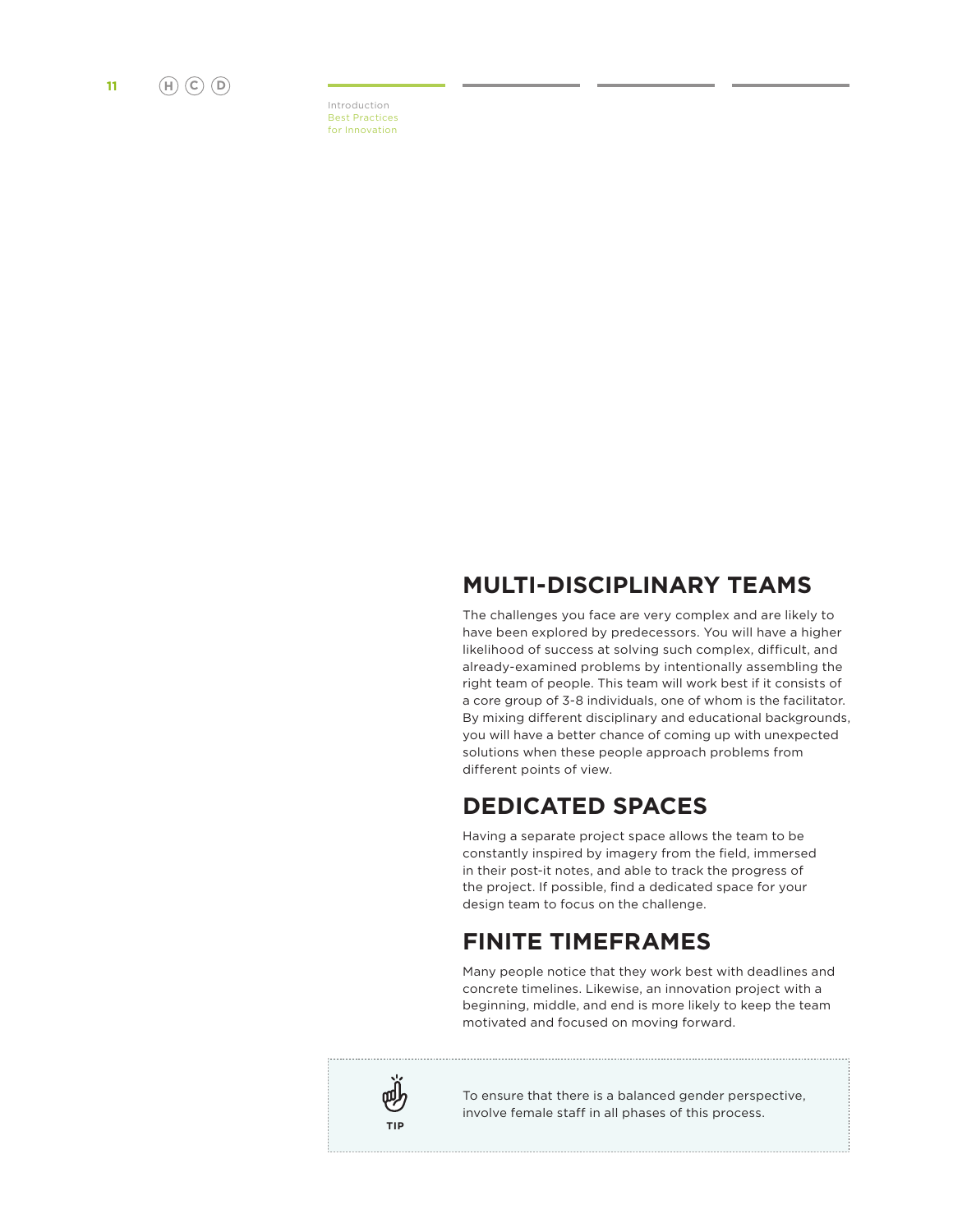

# **SCENARIOS OF USE**

The following Scenarios of Use help to outline four possible ways to use this toolkit for innovation. The first two scenarios utilize the principle of finite timeframes to frame the entire challenge, while the latter two demonstrate how small sections of the toolkit can be used to provide motivation, concrete goals, and a path to getting unstuck in longer-term programs.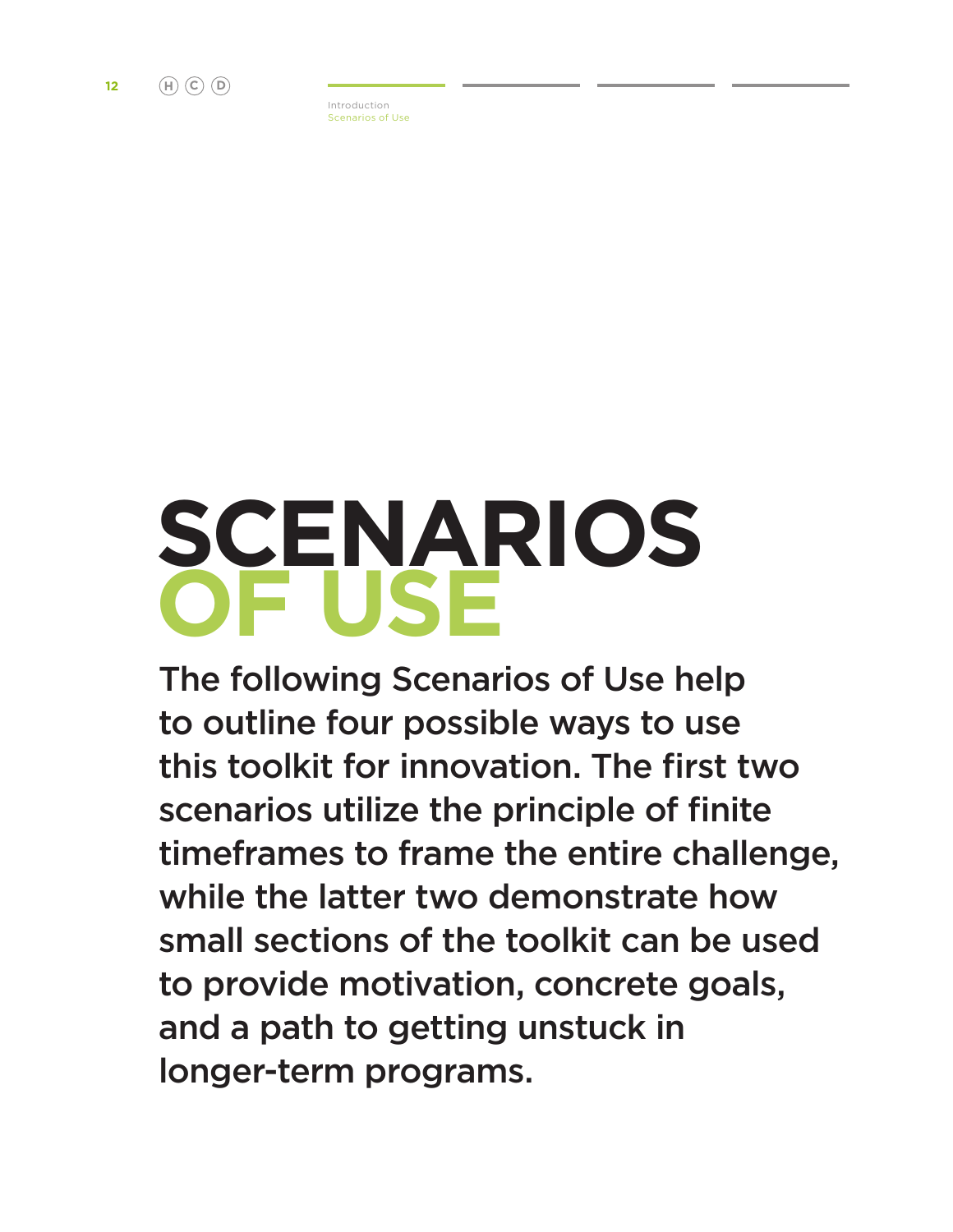

## **sCenArio 1: tHe week-long DeeP DiVe**

This mode of engagement forces the design team to work quickly to gather and analyze data, then moves rapidly to solutions, prototypes and plans. The one-week timeframe is a familiar timeline that is long enough to gain good understanding, yet short enough to allow a stressed organization to put limited resources against a challenge. This format is good for early-phase learning and for spurring new thinking.

### **use when you:**

- » Need to learn about a new area or challenge quickly.
- » Need to kick-start thinking about a long-standing intractable problem.
- » Want to refresh the thinking of the staff.

### **Pull Out and Use:**

» All sections of the Toolkit in sequence.



Know the limitations of your data and your early prototypes when doing a Week-Long Deep Dive. If validity is necessary without much time for research, use secondary data to triangulate your findings. Build a plan for iterating early prototypes for future refinement.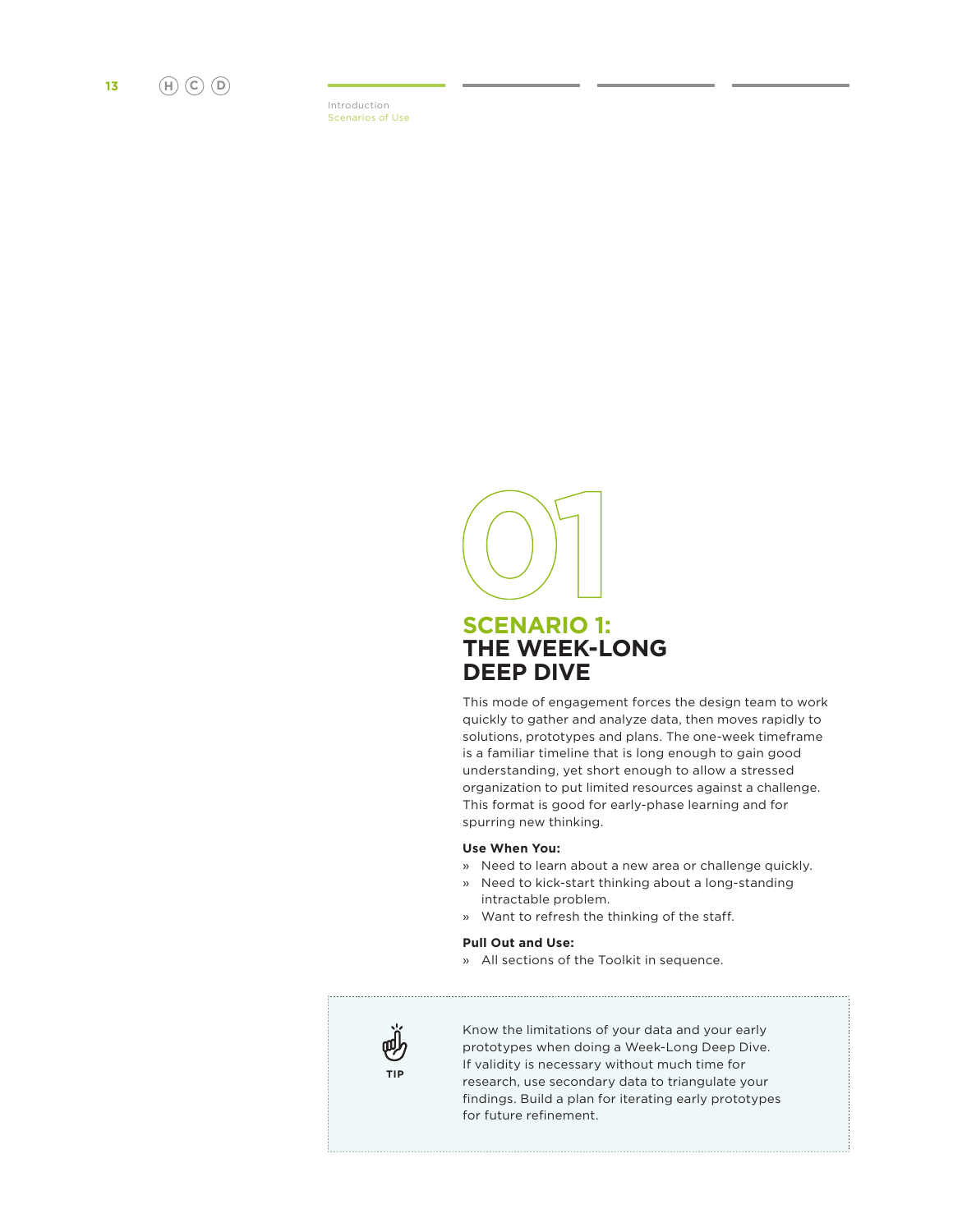



### **sCenArio 2: tHe seVerAl-montH DeeP DiVe**

A longer Deep Dive can last several weeks to several months. This mode of use enables a deeper, more nuanced understanding and theorization of a complex challenge or problem. With a longer time frame, more locations can be examined and more stakeholders in the value chain can become participants in the process.

### **use when you:**

- » Need to design robust solutions because the funds for implementation are available.
- » Have the resources to allocate on thinking through a multi-faceted challenge.
- » Need to engage many actors in the process, such as partners, value chain stakeholders, funders, etc.

### **Pull out and use:**

» All sections of the Toolkit, allowing the nature of the Challenge to dictate the appropriate timeframes for each Phase.



When you have more time for a Deep Dive, it may be tempting to spend the vast majority of time doing more research. Pay attention and notice when you are hitting decreasing returns and stop the research when you are learning little new information. Remember, in the early stages, you are doing research to understand the problem and inspire the team. There will be time to validate later.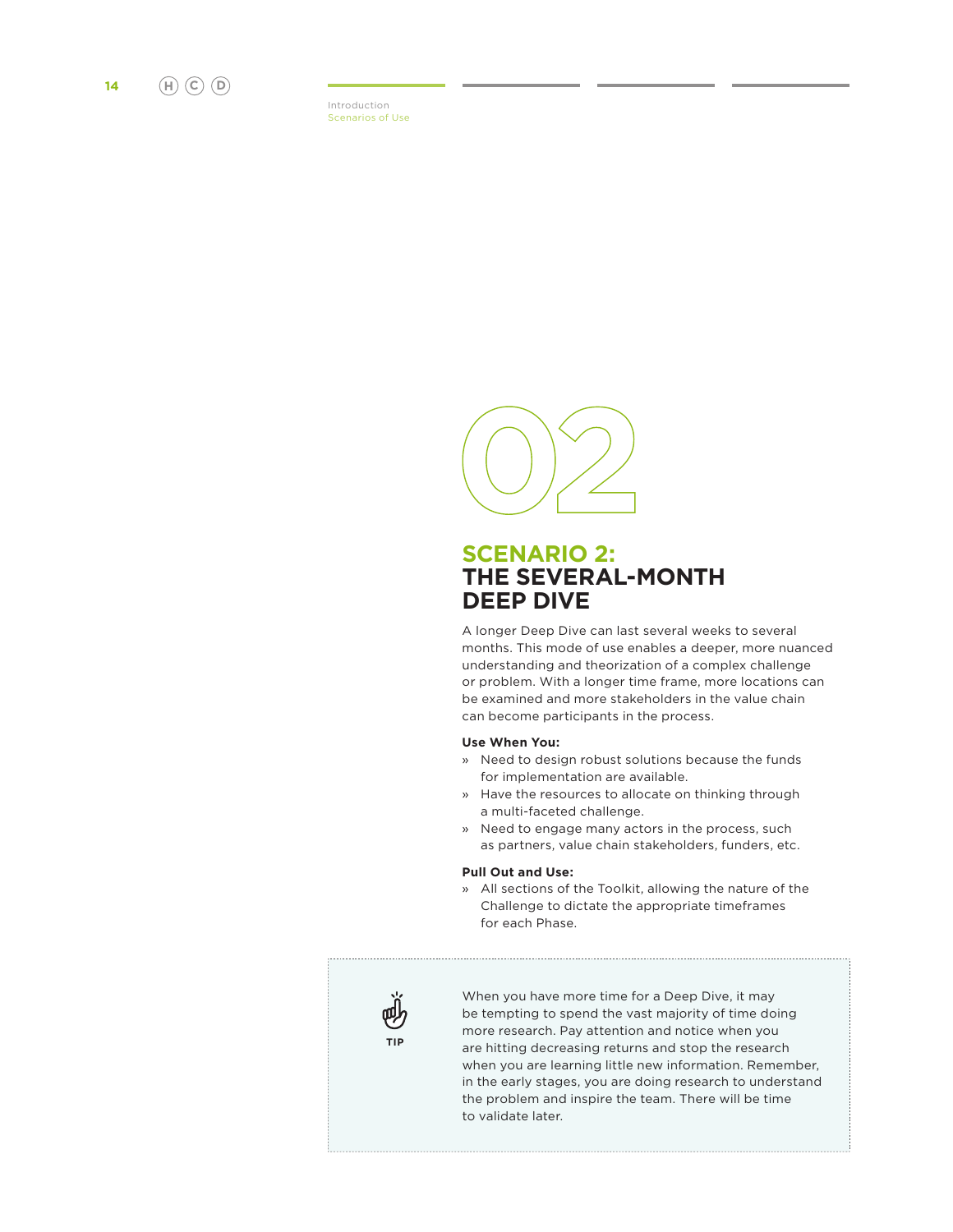



### **sCenArio 3: ACtiVAting AlreADy-eXisting knowleDge**

Often organizations have a great deal of research and already-existing information but are unable to translate all that information into actionable solutions. In this case, the processes outlined in Create and Deliver can help your team transform what you know into things you can start doing.

#### **use when you:**

- » Have a lot of data and you don't quite know what to do with it.
- » Have been hearing interesting stories from the field staff and want to see if those stories can yield new opportunities or solutions.
- » Have a robust research methodology that you like better than the one in this toolkit.

### **Pull out and use:**

- » Create
- » Deliver



Even if you have the information captured in a different form (in Word documents, for example), take the time to translate that information through the Story Sharing methods outlined in the first part of the Create booklet.